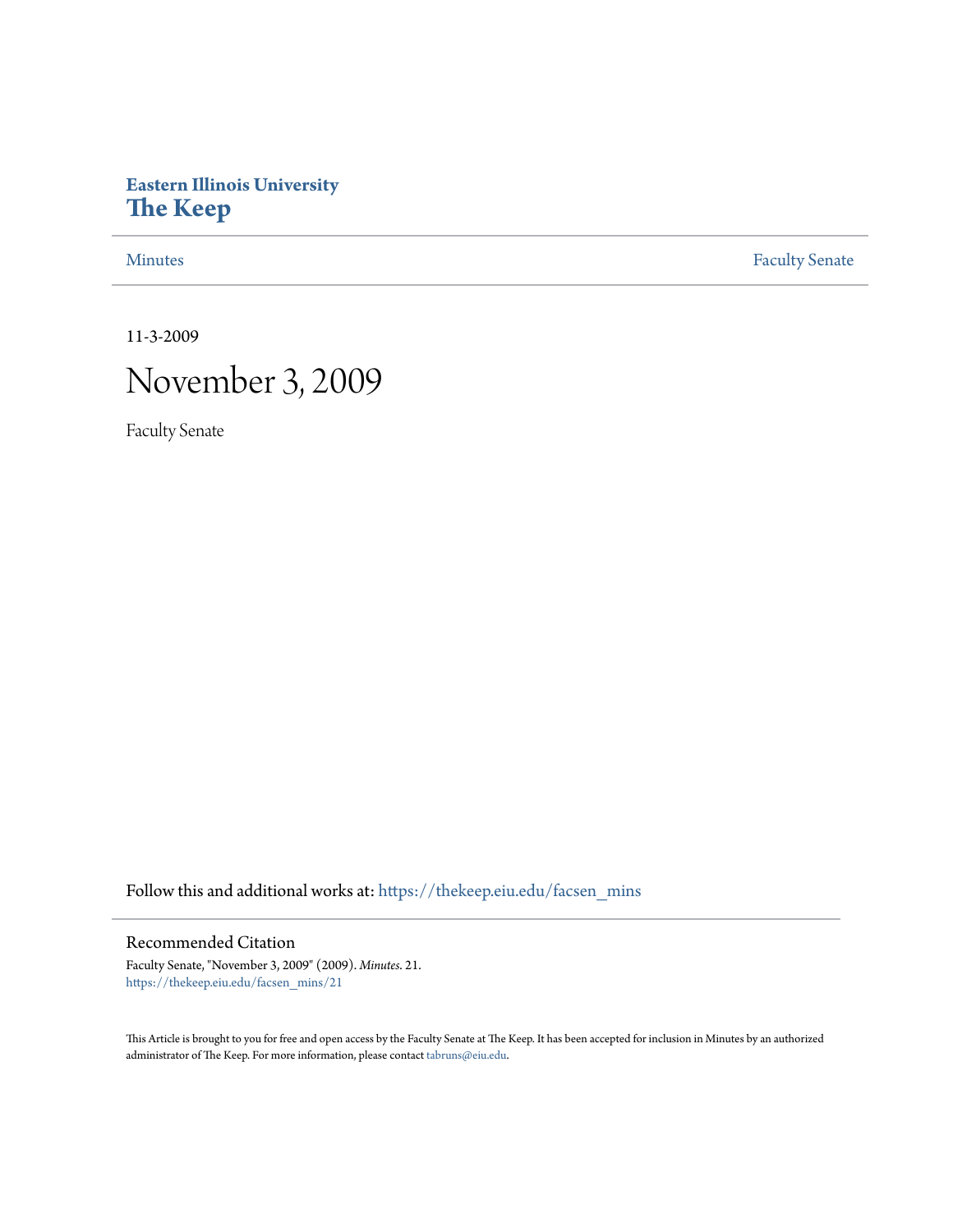### **FACULTY SENATE MINUTES FOR 3 November 2009 (Vol. XXXVIII, No. 9)**

The 2009 – 2010 Faculty Senate minutes and other information are available on the Web at http://www.eiu.edu/~FacSen The Faculty Senate agenda is posted weekly on the Web, at McAfee Gymnasium 1102, and on the third-level bulletin board in Booth Library. Note: These minutes are not a complete verbatim transcript of the Senate meeting.

#### **I. Call to order by Chair John Pommier at 2:00pm.** (Booth Library Conference Room)

Present: J. Best, A. Brownson, J. Coit, M. Fero, A. Methven, M. Mulvaney, R. Murray, K. Padmaraju, J. Pommier, J. Russell, D. Van Gunten, D. Viertel, A. White, M. Worthington. Excused: M.-L. Li. Absent: S. Lambert

Guests: Blair Lord (Provost), Bonnie Irwin (Dean of Honors College), Mary Anne Hanner (Dean of College of Sciences), Jeffrey Lynch (Dean of College of Arts and Humanities), Grant Sterling (CAA).

#### **II. Approval of the Minutes of 20 October 2009**

Senator Murray (Van Gunten) moved to approve the minutes. Minutes were approved unanimously. Abstain: Fero.

#### **III. Announcements**

#### **IV. Communications**

a. Email of 23 October, from Carol Miller, re: Textbook Rental Screenshot b. Email of 27 October, from William Weber, re: Screening Committee: Director of Planning, Budget and Institutional Research

#### **V. Old Business**

#### **A. Committee Reports**

1. Executive Committee: no report.

2. Nominations Committee: no report

3. Elections Committee: Vice Chair Van Gunten reported that Roger Beck volunteered to fill the vacancy the Council for University Planning and Budget. Senator Murray (Brownson) moved to nominate Beck to CUPB. Beck's appointment was approved unanimously. Van Gunten stated no volunteers have been received to fill Chris Hanlon's seat on the Council for Graduate Studies for Spring 2010.

Chair Pommier reported that a Senator has taken personal leave for the remainder of the semester. As a replacement would be available for just one meeting in fall semester, and the Senator appears likely to return in the spring, it was decided that Senate would table the matter until Spring 2010. 4. Faculty—Student Relations Committee: no report. Senator Fero asked faculty to urge students to attend Faculty Forum Tuesday, November 17, 2pm, in the Charleston-Mattoon room, MLK union.

5. Faculty—Staff Relations Committee: Senator White reported that Staff Senate will meet November 11 at 1:15pm, and asked Senators to forward any concerns they have.

6. Faculty Forum Committee: Senator Padmaraju reported that the upcoming forum will be announced via the University calendar, newsletter, and a flyer.

7. Other Reports

a. Provost's Report: Lord reported that the Search Committee for Vice President for University Affairs will invite five candidates for on-campus visits. The visits will probably happen after Thanksgiving.

Lord also discussed the search for the Budget Director position, and noted that, as the office of Planning and University Studies has been merged with the Budget office, the position is a combined directorship of both offices. Senators Best and Viertel were forwarded to serve on the search committee.

Lord stated that the Search Committee for the Dean of the College of Arts and Humanities has a larger pool of candidates than last year's unsuccessful search, and that the committee has not yet reached the telephone interview stage.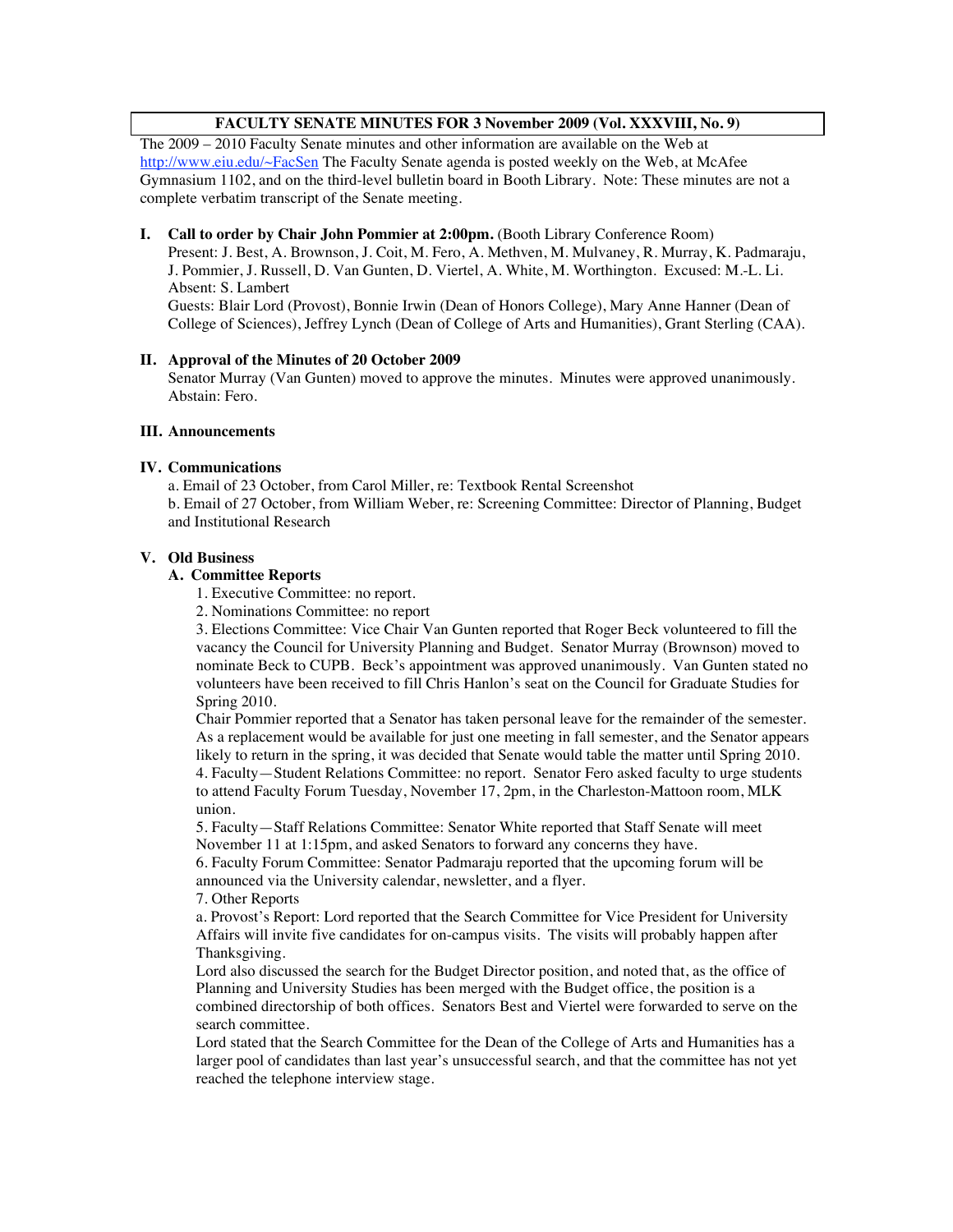b. Budget Transparency Committee: Senator Murray reported that the Committee is looking into transparency in relations to travel, Faculty Development, grants and research, and will report their findings at the next Senate meeting.

c. Bylaws Committee.

d. Awards Committee: Les Hyder has been notified that Senate chose him to receive the Luis Clay Mendez Distinguished Service Award.

#### **VI. New Business**

Integrative Academics: Lord, Irwin

Lord stated that conversation about Integrative Learning have been going on for about a year now. Lord referred to definition of Integrative Learning available on the EIU website, and stated that it does get at the essence of what he means, the Deans mean, what is generally meant in the academic world by Integrative Learning. The focus is guided reflection, and lot of integrative learning is about helping students get there faster, and being intentional about making these connections.

Lord noted EIU's presence at the American Association of Colleges and Universities conference on Integrative Learning. He stated that Dean Hoadley observed there were two themes evident at the conference. One was to equate integrative learning with interdisciplinary or multidisciplinary learning; that's not what I mean by integrative learning. The other track was much more in the developmental sense, that's what I mean. EIU had 15 of 350 people at the conference.

Lord stated that the experience convinced him that Eastern has all the pieces for a successful focus on Integrative Learning, even compared the schools have big marquee efforts. We have talented faculty, classes where students can talk to faculty, faculty who have students involved outside the classroom, and high impact experiences (study abroad, undergrad research, service learning). The area where we need to do more work, is helping students consciously intentionally reflect on their experiences and decide who they want to be. That seems to be the big issue for schools that take this approach.

Key in this regard are academic and students affairs partnerships, and Lord noted the question was asked, why aren't there more of them. It is very clear that there are lot of barriers to having these divisions work together and it can be difficult to frame common learning objectives across divisions. Lord noted hearing many different approaches, including reshaping the whole curriculum, and developing common learning objectives across the whole institution. Each institution takes different approach. At Augustana College every course taught had a conscious reflective activity built in, and each year has a reflective experience. First year students reflect on the role of general education. Sophomores reflect on why they chose the major they chose. Senior year students reflect on how Augustana changed them. They got to this by having conversations on campus, starting at the end, by asking, what do we want our students to have at the end of their education. This is how they came up with their curriculum and macro experiences. They discussed the coherence of their curriculum, and asked is that explained to students, and emphasized connection, reflection, and intention. You don't need to have a whole lot of money to ask those questions about our students.

Lord stated he has asked each of the four deans to gather their contingents of faculty attendees and reflect on the conference.

Irwin stated that at the assessment workshop revealed e-portfolios are very common means to provide for reflection. The AACU has developed a rubric for Integrative Learning, which emphasizes: connections to experience; connections within disciplines; and "transfer," can student take skills and experience and transfer to a new setting. It emphasizes reflection and self-assessment and setting a benchmark level of reflection. Irwin discussed a presentation about assessing reflection. In a basic self-assessment a student could describe his or her own performance based on success and failure; a higher level assessement could identify what it is within the student that enabled me to success or failure; the high end is student who can envision a future self who could succeed at a failed task. The idea is they can make plans based on their successes and failure, and bring them to bear on their future self—a mature level of reflection. Conference attendees will have access to all powerpoints etc. from the conference.

Irwin referred to a survey conducted of potential employers which underlined the value of general education and liberal arts education.

Irwin stated she is teaching a course called Honors Forum, with 148 honors students in one lecture hall one hour per week. All were required to write a "This I Believe" essay in the first week. Irwin stated that she learned things she hasn't learned about since teaching freshman English. She said she has surveyed students to gather information about their backgrounds, and said she is a better teacher because I know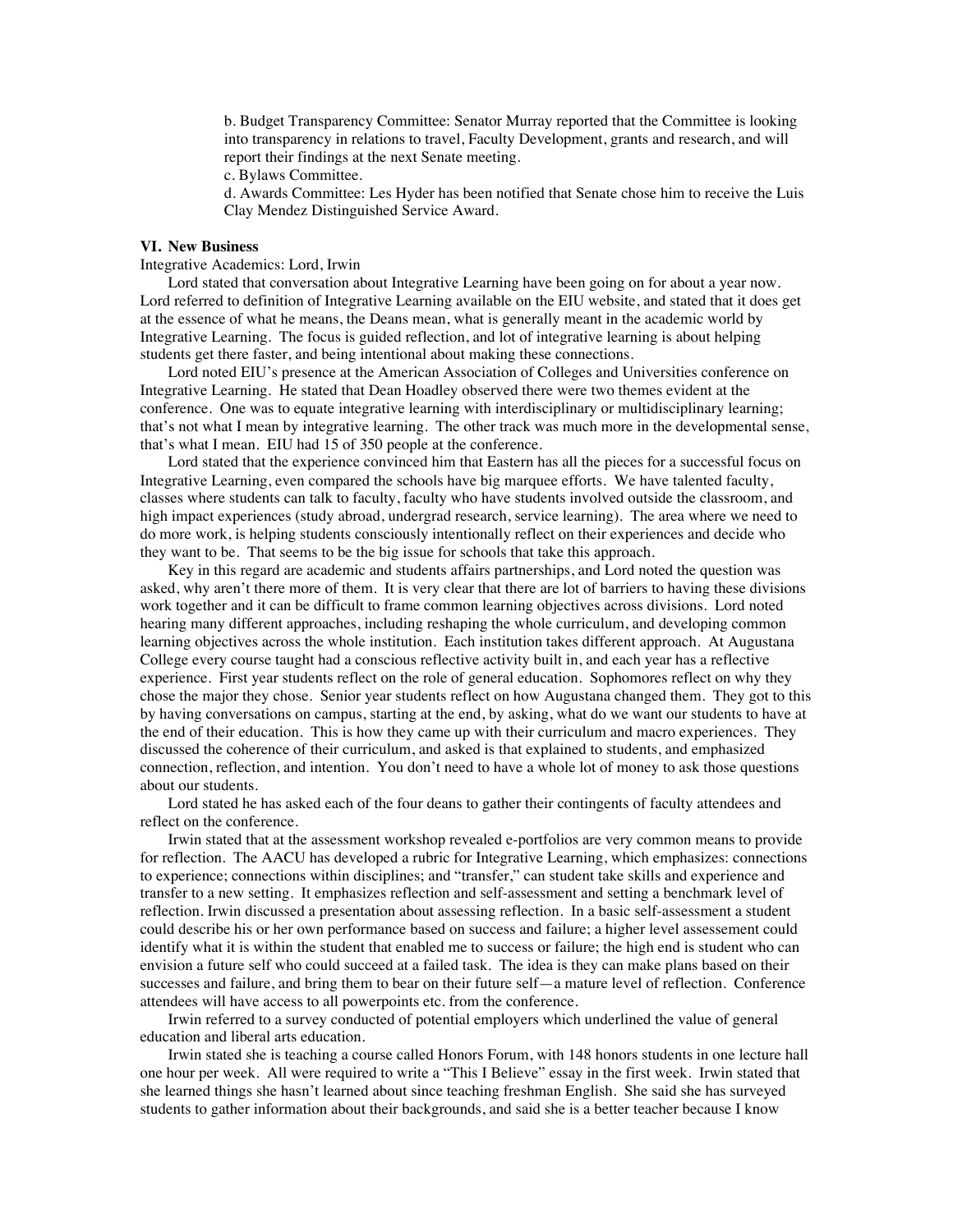these things. Well over 100 students from the forum attended Jay Allison's presentation, and many rushed home and wrote entirely new essays. About 20-30% have done different things because they went to an event. She stated she asked them to write a reflection on Jay Allison. She noted that because I have required it they go in assuming it's going to be boring because it's a requirement. She noted the challenge to encourage our students to make these topics interesting, because that's what educated people do. Honors forum students are all required to do three outside of class events. They are coming back and realizing there is value to these events.

Irwin stated that she incorporates reflection in co-curricular activities over which she has control. She noted she believes students receiving an undergrad research grant should, instead of reporting the results of their research to the Honors College, report on what courses were helpful for their research, whether they enjoyed the process, and describe how they've grown. She stated that anytime the university is spending money we should want a reflective report.

Senator Russell asked if Lord or Irwin would expand on the thought behind requiring Integrative Learning goals as part of course proposals. Irwin said she is going to move on with it in Honors. Russell stated that some standards observed in the College of Education call for things like reflection, and would tie into the definition of Integrated Learning the Provost has posted. Lord noted that the question has come up a number of times, we do need to gather information on how students are benefitting from Integrative Learning, but that there's no institutional one-size fits all model. He stated that there's not a lot of assessment literature on Integrative Learning. Russell asked if current measures that aren't using Integrative Learning terminology, but fit the parameters of the definition, would fulfill the requirement. Irwin stated that Integrative Learning is building on the idea of interdisciplinarity and bringing in students' lives and co-curricular activities. She stated she had some tools if people want to build their own kinds of assessments. She said she would agree that everyone's got pieces of these already built in and it's just a mater of tweaking it.

Senator Murray asked if the National Student Exchange was open to non-honors students. Irwin said a majority of students in the program are non-honors, and it is open to any student with a 2.5 GPA minimum.

Senator Worthington asked if honors forum could be implemented for all students. Irwin stated that 25- 30% of students take University Foundations, a 2 credit hour course with a core syllabus. She said a growing number of departments have a forum type course, and noted the Honors course was based on the Biology forum course. Lord said it would be a great thing to pull off if we could get there, but would take an enormous amount of lifting to get there. He said he could imagine us wanting to go in that direction. Irwin said in an ideal world Honors Forum would have small seminars not a lecture.

Pommier asked how the Faculty Forum should be organized. Padmaraju suggested it be similar to last year's forum with small group discussions/breakout sessions, and bigger panel for intro. Lord said the group of faculty who attended the recent conference would meet Friday, and he would identify four to six to be part of the panel. Senator White asked if members of the forum committee could sit in on that meeting? Lord said he would meet with the forum committee after meeting with the conference attendees. Pommier asked Lord and Irwin what they hoped the forum would accomplish. Lord said he hoped it would spur initiative, energy, strategies, and ideas to help the conversation to spread out. Irwin hoped members of student affairs would be encouraged to participate.

Russell said students should have a chance to look at definition and ask, what it does do for me? Where do we get students involved to get student buy-in, because they are not going to know its good for them until many years after the fact. Lord said we have been talking about what I would call a communication plan. Dean Hoadley discussed a poster campaign. Hoadley noted that we are starting to have some informal conversation with student groups, and said that needs to be done in a more formal manner. The posters promote high-impact activities align with the Provost's goals, including study abroad and participation in RSOs.

Senator Best said he believed it very important to find ways to get students to buy in so that it's not just an good theoretical model. He said when he tried this out on some students in a research methods class, there was immediate buy-in, because students were told Integrative Learning would enable you to know more